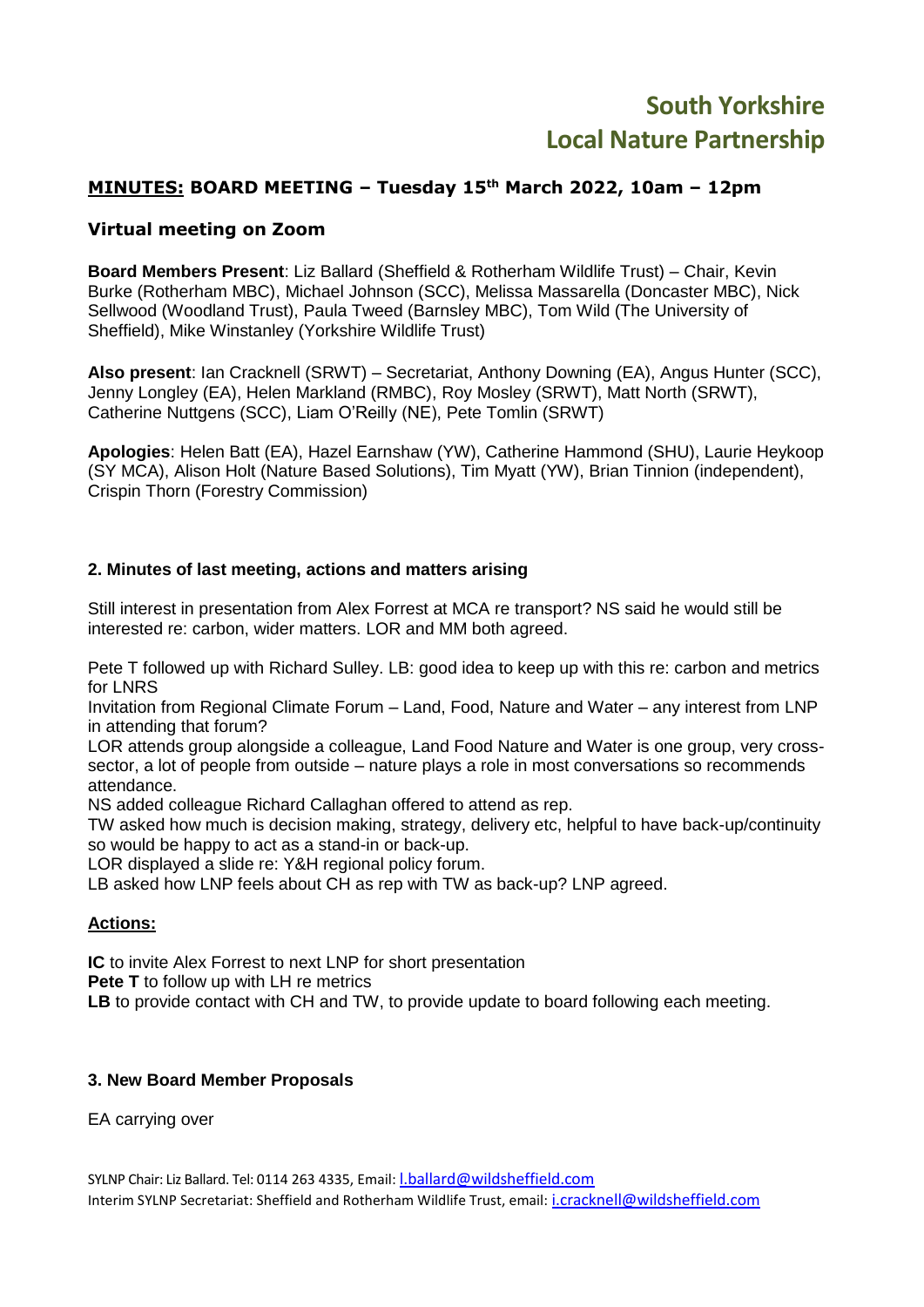PDNPA – approach for rep re: connectivity with LNRS and NRN? TW and NS supportive, NS noted important to be aware of their capacity.

MW asked where NT, RSPB and DCRT are in these discussions? AD DCRT had been previously invited and attended once, now have catchment officer who he is engaged with so can invite. Angus also commented re: Sorby and SBSG.

TW noted 7-7-7 model to ensure cross-sector representation

## **Actions:**

AD to invite DCRT LB to invite RSPB and PDNPA

## **4. Partner Updates**

#### **HM – BNG**

Consultation on BNG regulations and implementation by 5 April – anyone involved in BNG should look at these docs, agree/disagree with approach so now is time to shape. Stacking of credits – HM has fundamental problem with this, no formal planning re: carbon loss to be quantified, counter intuitive as will be net loss of carbon. Helpful annexes – table on LA data reporting expectations, breakdown of habitats, location of BNGs, monitoring results, whether meeting targets. Is also draft BNG useful template. Each LA will receive £10,047 for additional ecology capacity needs, email went to LA finance end Feb, deadline to invoice Defra back is 31 March. If struggling to find details, have contact at Defra. Trying to find out if one off payment or ongoing funding level?

LB added have not planned a LNP consultation response – should we approach with own organisational responses? HM individual orgs would be worthwhile, quite accessible document worth reading and finding out if orgs planning to respond.

LB WTs nationally and locally, NS - WT, SCC – AH

Discussion then took place about sharing a response internally? LB said should be able to share TWT response, added LNP Duty To Cooperate.

A short discussion took place about stacking issue.

LOR said NE will be putting in own response. Joint LNP response would be useful to reduce burden of all independent responses. HM will aim to share draft response with LNP LB is BNG group still sharing draft policies? HM other 3 LAs have not had much capacity for ecologists to attend meetings, am progressing and going out to consultation soon. AH said would be happy to start discussing across LAs and boundaries asap. LB wondering if anyone from MCA to be involved, Ryan Shephard?

#### **MW – Humberhead Levels**

Area 25/30 percent of region under designation, fenland, massively farmed, lots of potential for biodiversity mitigation, lots of opportunity to restore, HH levels partnership has had a reset to look at as a whole and how can also improve air/water quality and work with farmers. Secured £0.5m through Defra (?) discovery grant, baseline data for restoration grant, start with farmers, rewet etc. Cross border works required to succeed, size and scale can be overwhelming at times but needs to be done at this scale. Important not to lose sight of works on the ground. 11 NRs in Barnsley area, partnership ready to go, good position to deliver work.

LB responded in agreement as inspiring and important update. Would be good to have workshop on what content of strategy might be, TOR and responsibilities may not be fully nailed down, understand difficulties re LAs but does that need to stop discussions, look spatially with maps, get

SYLNP Chair: Liz Ballard. Tel: 0114 263 4335, Email: *Lballard@wildsheffield.com* Interim SYLNP Secretariat: Sheffield and Rotherham Wildlife Trust, email: [i.cracknell@wildsheffield.com](mailto:i.cracknell@wildsheffield.com)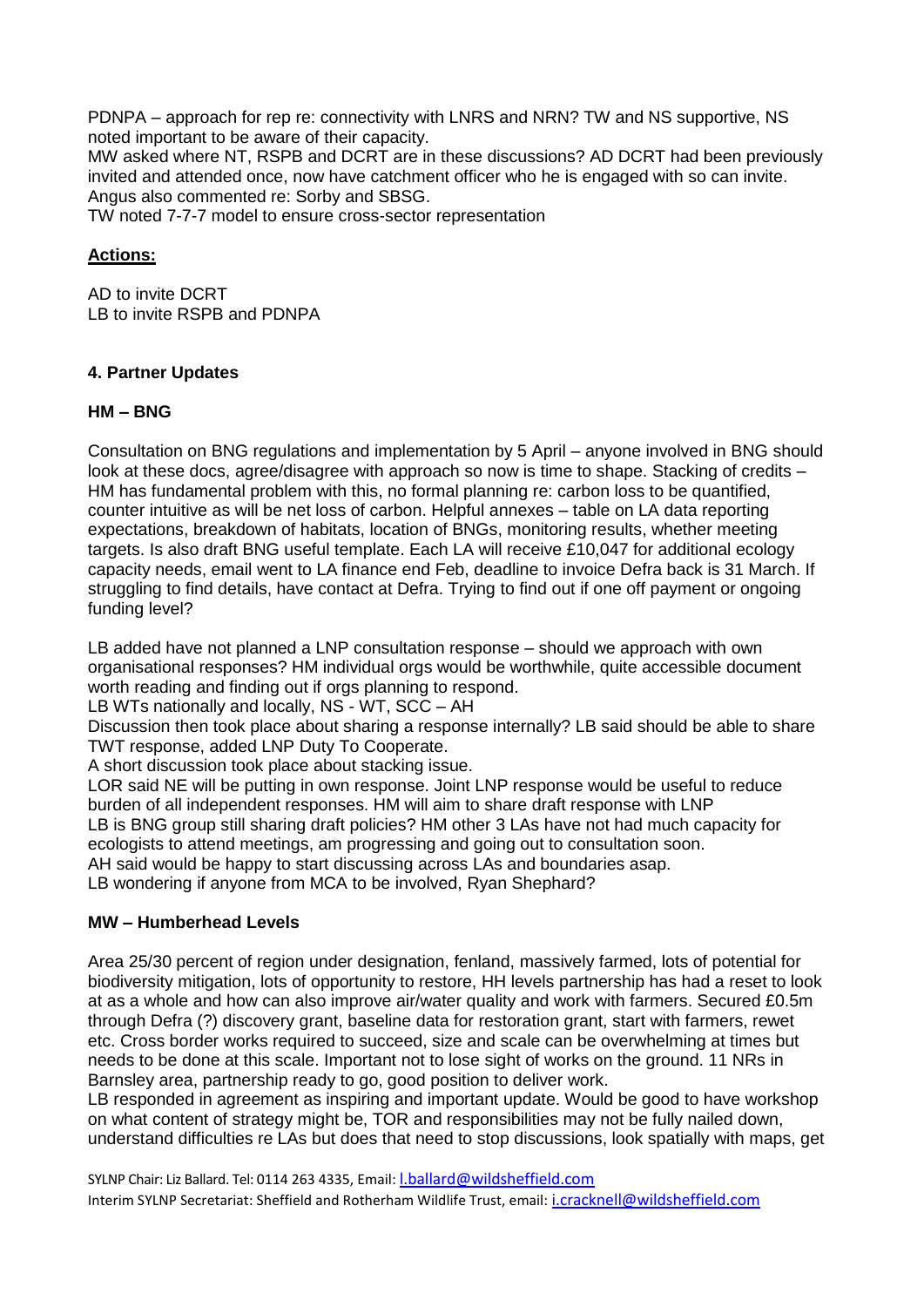NR mapping work and start unpicking. Are we heading in that direction, perhaps half day workshop in May for ambitions in SY? TW supportive, especially in person. Offer of venue at Potteric Carr from Mike Winstanley.

# **Actions:**

**HM** to report back on BNG draft response **IC Pete T** and **MW** to follow up on workshop planning and dates

#### **5. Nature Recovery Networks and Strategies**

Pete T reminded re MCA taking paper to board on 24th March, discussion as with or without Defra approval as responsible auth. Defra put together paper, Laurie has submitted to board for  $21<sup>st</sup>$  but currently on annual leave so won't hear response until after that. MCA to be responsible authority with some caveats. Should MCA sign this off, we will be able to continue work during purdah and won't be held up by elections.

Mapping workshop 23rd March aimed at current working group, unblock issues re: sharing, partners getting use of maps, working collectively. Hosted by RMBC at Clifton Park Museum with Pete Spriggs facilitating again.

Did send email re GCRF project extension to end May, some crossover to bridge gap until MCA able to fully take over.

AH draft SPB for planning, pretty much have network, transport, RSC, Network Rail, linear corridor management, feel quite ahead of the game, had meeting with planning with good alignment. Need to finalise with planning before going into consultation. MJ took legal advice on what can do around SPD, case law from 2019 which clarified re SPD what can/can't do - can't go beyond own planning policy in requirements. Reading around Options, will align ecology/planning- probably with an interim guidance note – heard positive feedback on this from Bristol LA as effective resource to bridge gap. Consistency as delivery vehicle though common language as much as possible.

LO asked MJ what guidance note will cover?

MJ came out of climate response net zero work, to try and up standards and expectations from a net gain point of view, climate/nature and approach to city and expectations changing so including net gain, currently unsure of content but will look at how instructive that is to allow some flexibility, net gain hierarchy and expectations, then link in to NRN and opportunities that flow in from that, would expect Defra template as helpful.

LO offered contact re: examples they may be able to offer.

LB asked re methodology join-up with other LAs through workshop. MJ clear steer with other LAs will be very useful for approach to workshop.

LOR updated on regional new LNRS advisors, one on paternity leave until end April. Phil Wray, GIS/mapping expertise he will probably take over from LOR on strategy who will move more into delivery/project side of things, still working quite closely together.

LB was a conversation at heads of planning – Defra rep said no timeline/deadline, since then been quite a lot on BNG template/framework in 2 years, so does mean need LNRS in 2 years, so

SYLNP Chair: Liz Ballard. Tel: 0114 263 4335, Email: *[l.ballard@wildsheffield.com](mailto:l.ballard@wildsheffield.com)* Interim SYLNP Secretariat: Sheffield and Rotherham Wildlife Trust, email: [i.cracknell@wildsheffield.com](mailto:i.cracknell@wildsheffield.com)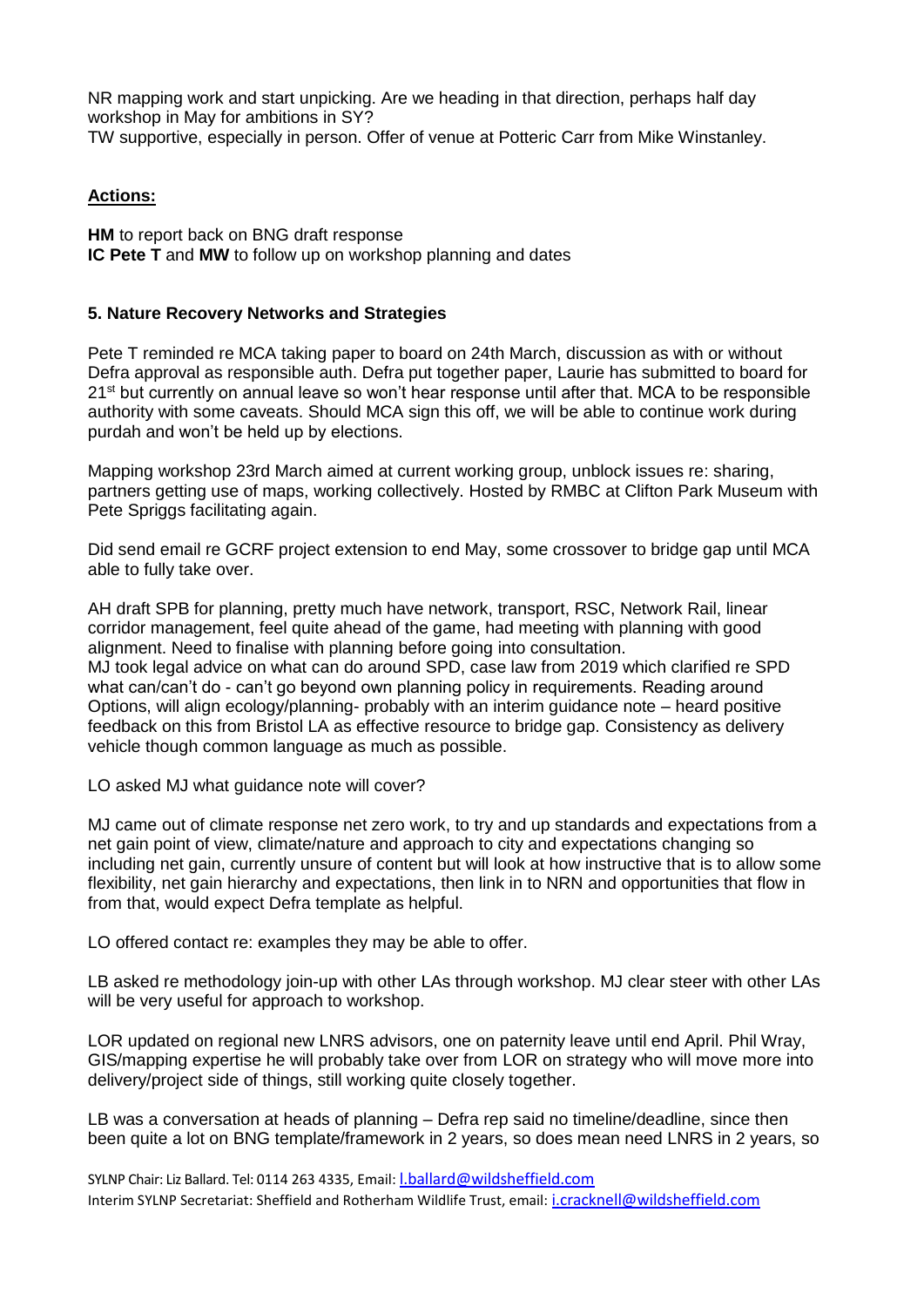do need to go back that timeline – Nov 2023.

LOR also surprised by that but with delays understandable, not required that every strategy to be completed by Nov 2023, more on need like Local Plans – some earlier, some later with agreement from Defra, BNG not having targeting mechanism in short term gap guidance to come forward. Different areas will have different timelines.

TW commented concern re piloting/queueing issue, important not to miss deadline to get required funding.

#### **Actions:**

**LH/PeteT/LB** to share update following MCA board meeting re: Responsible Authority paper

## **6. ELMS and Landscape Recovery schemes**

Request from Trevor Mayne at Barnsley re scheme for shared discussion on how this delivers on schemes and share knowledge on where all are on this. Planning focus on BNG perhaps, but may not be aware of changes on agri-env which inputs on planning.

RM detailed new scheme ELMs replacing previous mgmt. schemes – sustainable farming incentive: water quality, biodiversity, ecosystem services, start rolling out this year, most farmland eligible, basic level, small amount of funding, 3 year agreements, can be combined with BNG and other funding, principle but detail to be defined. Pilot this year, roll out in 2024, habitats creation/management, rights of way, species, facilitation working with farmers, spatially prioritised. Currently unclear how link to NRN mapping. Landscape Recovery, delivery of landscape through long term transformative land use projects, looking for pilots between now and 2024, needs 500-5000 ha land. Pilots have 2yr dev funding, long term implementation funding up to 10 yrs, farms, forests, estates, public land owned by LAs, can be existing agri-env scheme but not for projects already paid for. Open for applications now to May for 1<sup>st</sup> tranche of pilots, dev phases will support projects to prepare for deliver, funding arrangements, ecosystems marketing as appropriate.

TW asked question re multiple landowners – landowner continuous is definition

LB asked if anyone doing Defra test and trial or applied for any of ELMS pilots, particularly Landscape Recovery?

MM ELMS test in HH levels, Lincs WT, event on 31 March aimed at land mgrs., conservation sector, 22/23 land managers on HH levels, ecosystem services payments, seems likely will be test and trial.

LOR is Defra run scheme, NE just technical advisors. With Landscape Recovery scheme 15 pilots this year, 15 next year. 2 yr delivery phase, if successful will becoming fully functional scheme. Engaging with farmers and private finance, no reason why couldn't link elms and BNG together. Want good quality apps in, success rates issue – 15 across region, split to species (NE) and river – (EA), aware of 8 in our region alone. Not necessarily that not good quality, not enough quality from region as a whole – don't get knocked back if unsuccessful, apply again next year. Re pilots, probably want least line of resistance – pick area with good engagement with farmers and landowners or will be major uphill battle for next 2 years.

RM – SLLP area project last 3 or 4 years, Defra test and trial – engage farmers with interventions, NFM , water quality, engage farmers together to produce large land holdings

SYLNP Chair: Liz Ballard. Tel: 0114 263 4335, Email: [l.ballard@wildsheffield.com](mailto:l.ballard@wildsheffield.com) Interim SYLNP Secretariat: Sheffield and Rotherham Wildlife Trust, email: [i.cracknell@wildsheffield.com](mailto:i.cracknell@wildsheffield.com)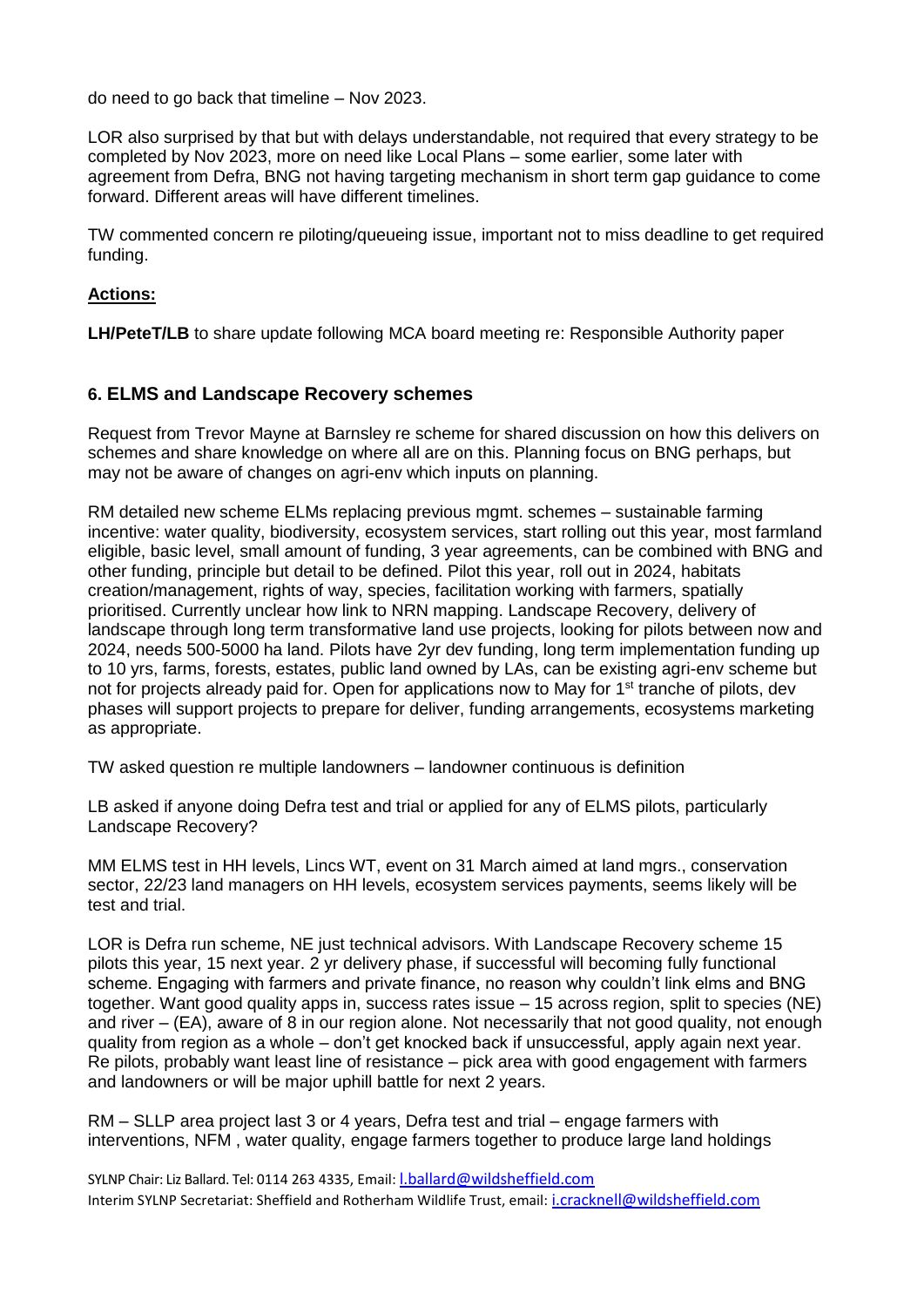across continuous area to apply for pilot to do much more work on their land. Looking to work with other partners, YW, SCC.

NS – WT involved on national agri-forest test and trial with soil association and another with Silver on woodland planning tool but nothing in SY. Support LB comments on where we can do large landscape recovery, like HH levels feels like potential area for something like this.

LB recommended AH speaks to RM about Test and Trial.

MW feels ELMS absolutely essential for agriculture as well as nature, sorry to see relegated to regional rather than landscape. Will be looking at HH levels but not now.

LB important we as LNP ensure SY applies for and receives funding to draw down and strategically target them.

LOR - Dearne, Humberhead seem like good options. But also think one interesting take would be having ELMS in a peri-urban area? Unconventional, but would be interesting to trial. One thing to remember is this is just the pilot - will be open for around 30 applications per year afterwards.

#### **Actions:**

**PT** to share details with Trevor Mayne

#### **7. SY LNP Woodland Creation update**

MN provided update on WC. This year 80ha finished, around 100k trees. Slight hit with grow back greener project. Forthcoming year private interest in around 110ha, not including LAs, will be whittled down. Having to prioritise anything flagged as issues for waders following due diligence info. To achieve planting require 250k, capacity fund 50k for each LA, return needs to be in with MCA by Friday 18 March. Will be able to produce full report on KPIs on SY project in April. MCA funding brought in additional 140k so significant funding. Working with Grow Back Greener with WT, landowners to decide what best fit with support MN can provide. Tree Fund Rotherham and Doncaster to find out whether successful, more people to work with in those LAs. Doncaster to be in following round re staff resource. By end 5th March our CTA bid will be 0.5m over next few years, to allow us 250ha target in SY planted up by us, long term WC plan, engage local people through new Senior PO to assist MN re private land, comms officer, tech and admin support is complicated re regulatory processes so that officer will work with MN on project pipeline, GIS support, community ranger on Catherine's team on all LAs priorities and support. Business plans for training centre and network in SY based around WC from officer level to school leavers, apprenticeships, tree nursery to produce trees in SY to reduce import and tie-in with LA objectives.

MW added is good local opportunity and happy to keep MN updated – MN ref One Forest, Yorks Arboretum Leeds. MW has links with Leeds, will follow up.

LB re: WC, currently talking about how much tree cover for SY? Need to use mapping to establish how much land is important for other things. 10.4% in SY, govt target is 12% - where do we want to be on that? Question for LNRS.

CN – canopy cover, following MN and Angus H – CN working on tree planting strategy once trees in ground, cllrs etc important, slight allergy to trees in politics but spoke to Eugene Walker and Terry Fox and is more appetite for what doing around trees, over 21% canopy cover in Sheffield but still needs to be a plan, re new developments, nature networks – useful to see this discussion today. Blue sky, nature remit, just start of conversation, looking at scope of street trees.

SYLNP Chair: Liz Ballard. Tel: 0114 263 4335, Email: *Lballard@wildsheffield.com* Interim SYLNP Secretariat: Sheffield and Rotherham Wildlife Trust, email: [i.cracknell@wildsheffield.com](mailto:i.cracknell@wildsheffield.com)